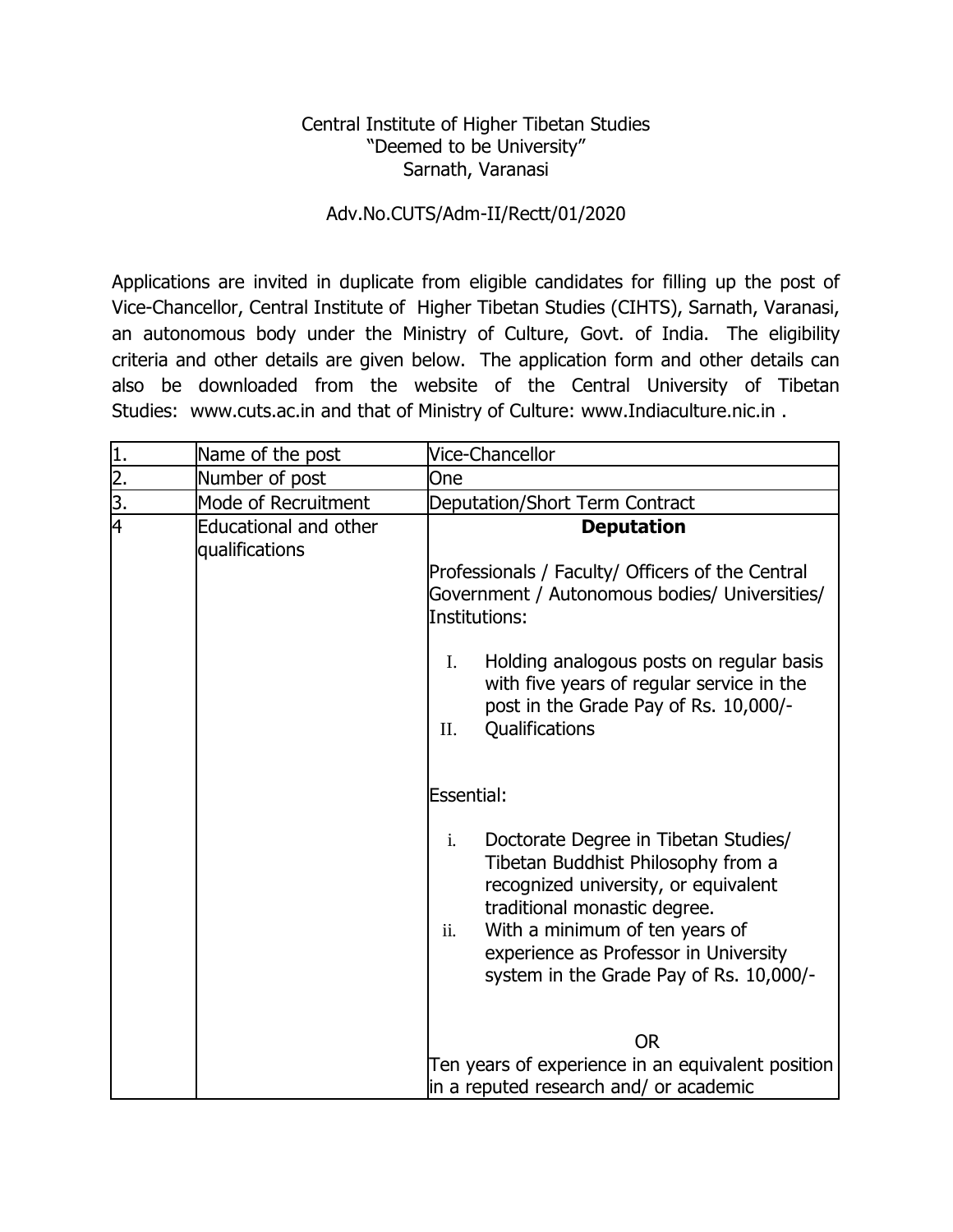administrative organization. Desirable: i. Knowledge and fluency in written and spoken Hindi, English &Tibetan Languages. ii. Evidence of outstanding research and published works in national/international journals of repute or as well acknowledged books in the field of Buddhist Studies. iii. Upper age limit for applying: Not exceeding 55 years on the closing date of

receipt of application.

## **Short Term contract:**

Qualification: As prescribed for deputation

Upper age limit for applying: Not exceeding 65 years.

Note:

| The Vice-Chancellor shall hold office for a |
|---------------------------------------------|
| term of 5 years.                            |

ii. He/She shall be eligible for a second term provided that in no case shall he/she hold office beyond the age of seventy years.

iii. Notwithstanding the expiry of the period of 5 years, he/she may continue in office for not more than six months or till his/her successor is appointed and the latter assumes office, whichever, is earlier.

- iv. The Chancellor shall appoint the Vice Chancellor out of a panel of 3 names recommended by the Search-cum-Selection Committee. Thereafter the proposal will be sent to ACC for approval. v. The period of deputation including the
- period of deputation in any other ex-cadre post held immediately preceding this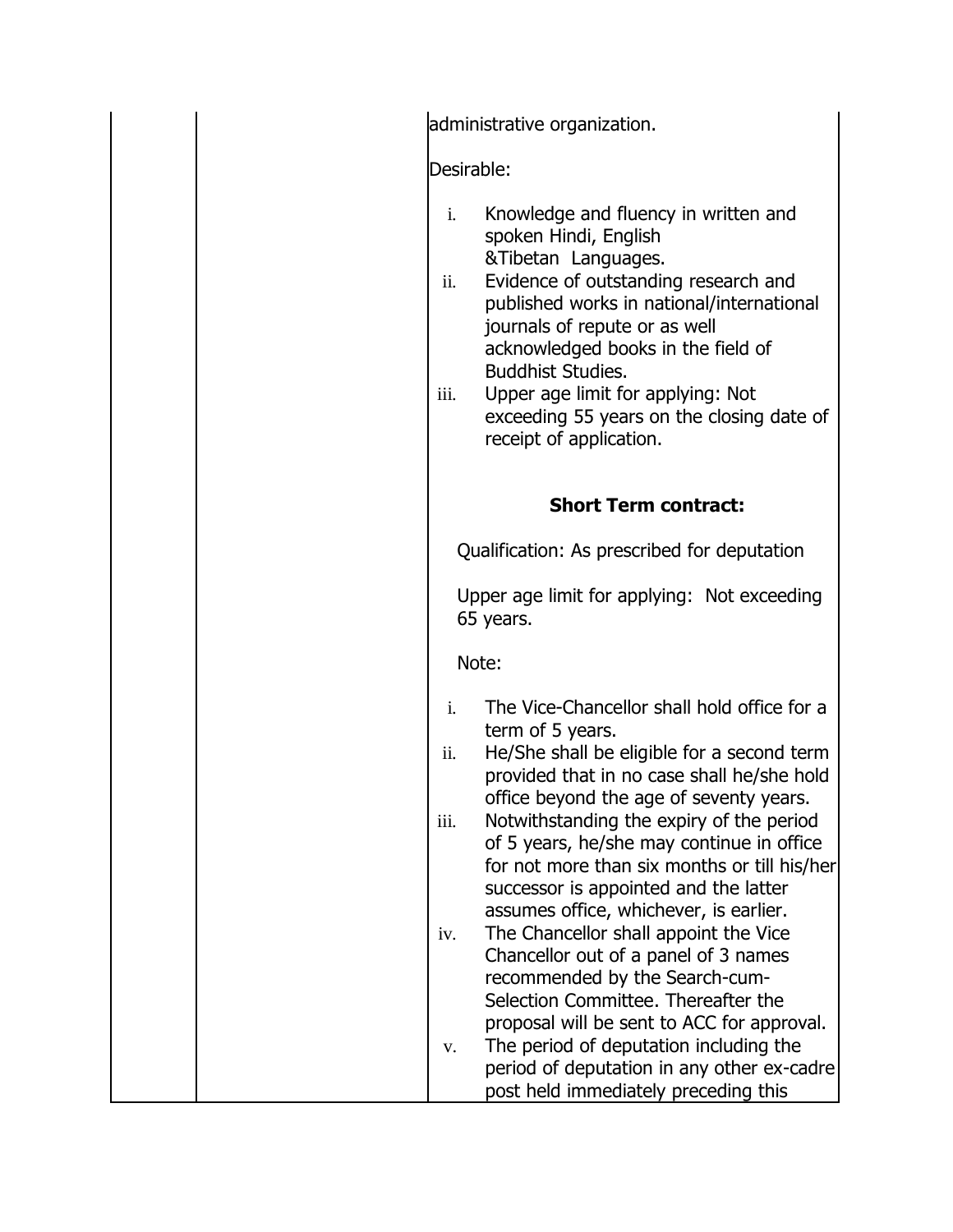|   |           | appointment in the same or some other<br>organisation / department of the Central<br>Government shall ordinarily not exceed 5<br>years.                                                                                                                                                                                                                                                                                                            |
|---|-----------|----------------------------------------------------------------------------------------------------------------------------------------------------------------------------------------------------------------------------------------------------------------------------------------------------------------------------------------------------------------------------------------------------------------------------------------------------|
| 5 | Last Date | Duly filled in applications (in duplicate) complete<br>in all respect, forwarded through proper channel<br>the concerned organisation in case of<br>lby.<br>departmental candidate should reach the Under<br>Secretary, BTI, Room No. 209, 2 <sup>nd</sup><br>Floor,<br>Puratatva Bhawan, GPO Complex, INA, New<br>Delhi within 45 days from the date of publication<br>of advertisement for this post in the Employment<br>News/RozargarSamachar. |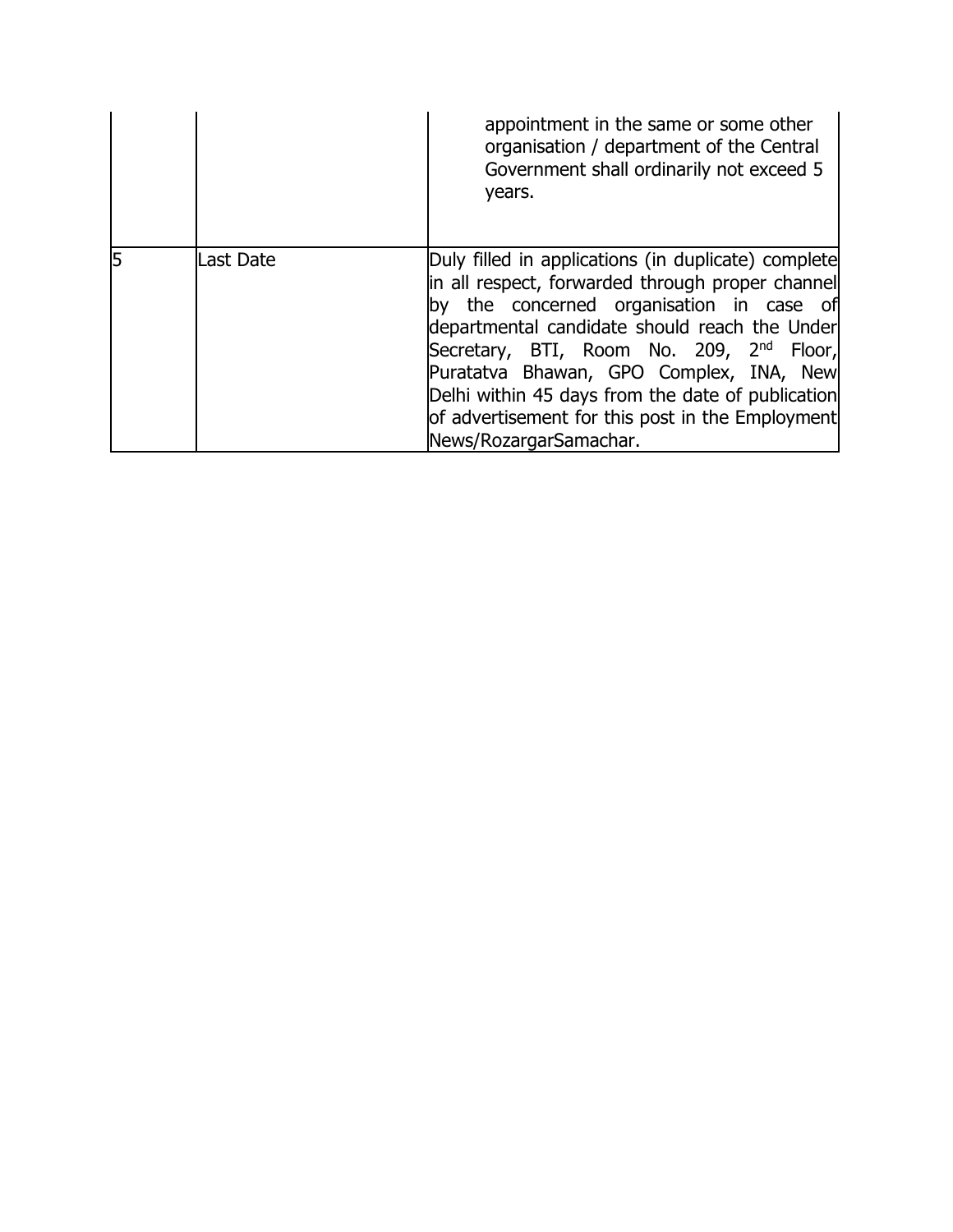Application for the post of Vice-Chancellor, Central Institute of Higher Tibetan Studies (CIHTS), Sarnath, U.P

| 1. | Name in Block letters                                                                                                                                                                                                                                      |                                                                                    |       |                         |                                                |   |  |                                                                                                                           | Affix recent                                     |  |  |
|----|------------------------------------------------------------------------------------------------------------------------------------------------------------------------------------------------------------------------------------------------------------|------------------------------------------------------------------------------------|-------|-------------------------|------------------------------------------------|---|--|---------------------------------------------------------------------------------------------------------------------------|--------------------------------------------------|--|--|
| 2. | Address/Tel No./E-mail ID                                                                                                                                                                                                                                  |                                                                                    |       |                         |                                                |   |  |                                                                                                                           | passport<br>size<br>Photograph<br>duly           |  |  |
| 3. |                                                                                                                                                                                                                                                            | Date of Birth (in Christian era)                                                   |       |                         |                                                |   |  |                                                                                                                           | <b>Attested</b>                                  |  |  |
| 4. |                                                                                                                                                                                                                                                            | Age as on the last date of application                                             |       |                         |                                                |   |  |                                                                                                                           |                                                  |  |  |
| 5. | <b>Educational and other Qualifications</b><br>(if any qualification has been treated as equivalent to the one prescribed in the<br>rules, state the authority for the same and attach attested photocopies of the<br>testimonials along with application) |                                                                                    |       |                         |                                                |   |  |                                                                                                                           |                                                  |  |  |
|    |                                                                                                                                                                                                                                                            |                                                                                    |       | Qualifications required |                                                |   |  | Qualifications/Experien<br>ce possessed (Attach<br>attested photocopies of<br>the testimonials along<br>with application) |                                                  |  |  |
|    | Essential:                                                                                                                                                                                                                                                 | (i)                                                                                |       |                         |                                                |   |  |                                                                                                                           |                                                  |  |  |
|    |                                                                                                                                                                                                                                                            |                                                                                    | (i)   |                         |                                                |   |  |                                                                                                                           |                                                  |  |  |
|    |                                                                                                                                                                                                                                                            |                                                                                    | (iii) |                         |                                                |   |  |                                                                                                                           |                                                  |  |  |
|    |                                                                                                                                                                                                                                                            |                                                                                    | (iv)  |                         |                                                |   |  |                                                                                                                           |                                                  |  |  |
|    |                                                                                                                                                                                                                                                            |                                                                                    | (v)   |                         |                                                |   |  |                                                                                                                           |                                                  |  |  |
|    | Desirable:                                                                                                                                                                                                                                                 |                                                                                    |       |                         |                                                |   |  |                                                                                                                           |                                                  |  |  |
| 6. | Please state clearly whether in the light of entries made<br>by you above, you meet the requirements of the post.                                                                                                                                          |                                                                                    |       |                         |                                                |   |  |                                                                                                                           |                                                  |  |  |
| 7. |                                                                                                                                                                                                                                                            | Details of Employment, in chronological order.                                     |       |                         |                                                |   |  |                                                                                                                           |                                                  |  |  |
|    | Name<br>of Organizatio<br>n                                                                                                                                                                                                                                | Status of organization<br>(Central Govt./State<br>Govt./Autonomous/Universi<br>ty) |       | Post<br>held            | Nature of<br>employme<br>nt i.e. Ad-<br>hoc or | m |  | of<br>Pay                                                                                                                 | Fro To Scale Nature<br>of<br>duties<br>performed |  |  |
|    |                                                                                                                                                                                                                                                            |                                                                                    |       |                         | temporary                                      |   |  |                                                                                                                           |                                                  |  |  |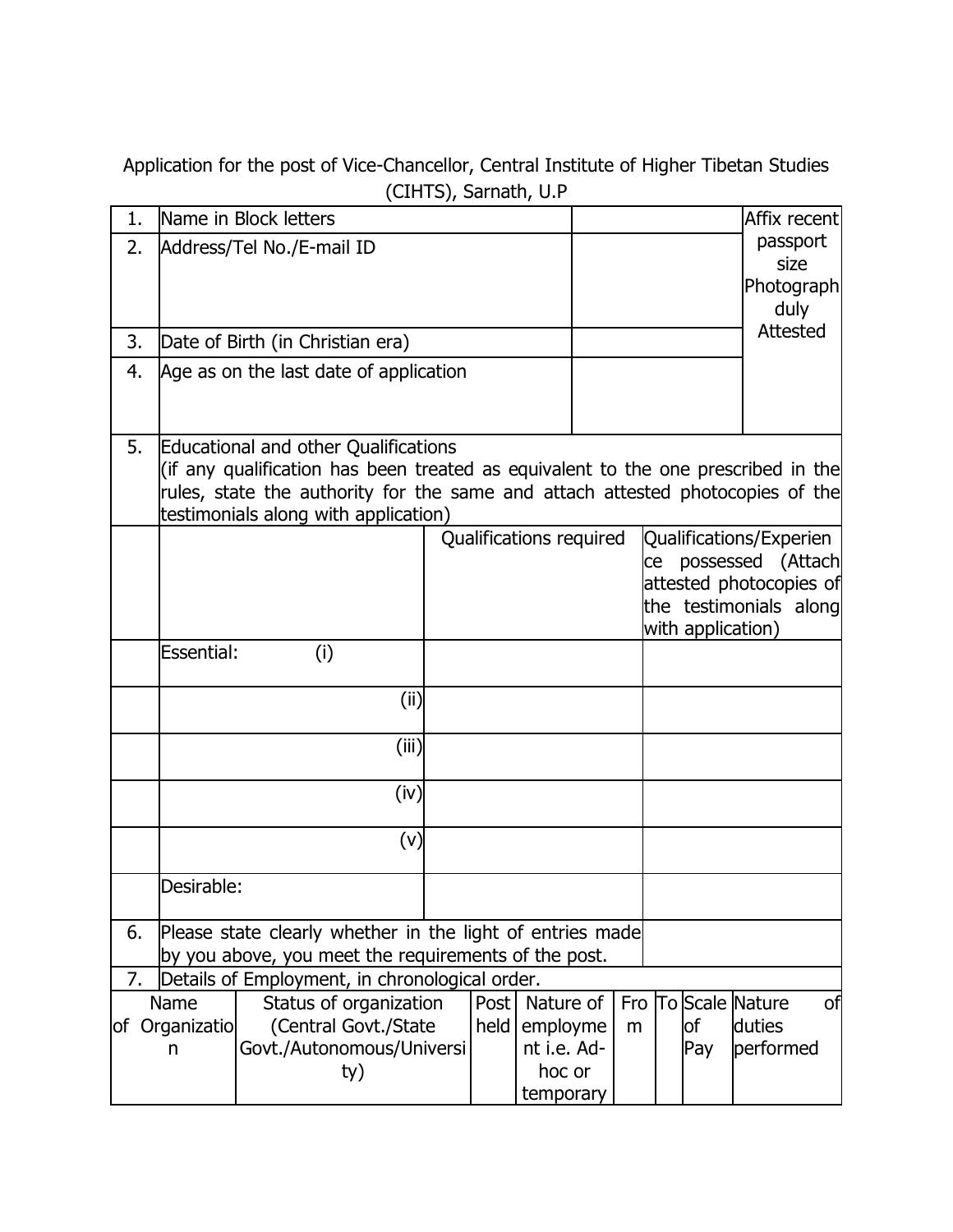|     |                                                                                                                          |  |  |  | or quasi-<br>permanent<br>or<br>permanent<br>or<br>deputation |          |  |  |  |  |  |
|-----|--------------------------------------------------------------------------------------------------------------------------|--|--|--|---------------------------------------------------------------|----------|--|--|--|--|--|
|     |                                                                                                                          |  |  |  |                                                               |          |  |  |  |  |  |
| 8   | Additional information, if any, which you would like<br>to mention in support of your suitability for the<br>post.       |  |  |  |                                                               |          |  |  |  |  |  |
| 9.  | Whether you belong to SC/ST                                                                                              |  |  |  |                                                               |          |  |  |  |  |  |
| 10. | List of documents attached (All documents should be duly attested. Applications<br>should be continuously page numbered) |  |  |  |                                                               |          |  |  |  |  |  |
|     | Name of the documents                                                                                                    |  |  |  |                                                               | Page No. |  |  |  |  |  |
|     |                                                                                                                          |  |  |  |                                                               |          |  |  |  |  |  |
|     |                                                                                                                          |  |  |  |                                                               |          |  |  |  |  |  |
|     |                                                                                                                          |  |  |  |                                                               |          |  |  |  |  |  |
|     |                                                                                                                          |  |  |  |                                                               |          |  |  |  |  |  |
|     |                                                                                                                          |  |  |  |                                                               |          |  |  |  |  |  |

I hereby declare that all statements made in this application are true, complete and correct to the best of my knowledge and belief. I understand that in the event of any information being found suppressed/false or incorrect or ineligibility being detected before or after the selection, my candidature/appointment is liable to be cancelled.

Signature of the candidate\_\_\_\_\_\_\_\_\_\_\_\_\_\_\_

Name of Candidate\_\_\_\_\_\_\_\_\_\_\_\_\_\_\_\_\_\_\_\_\_

Place: Date